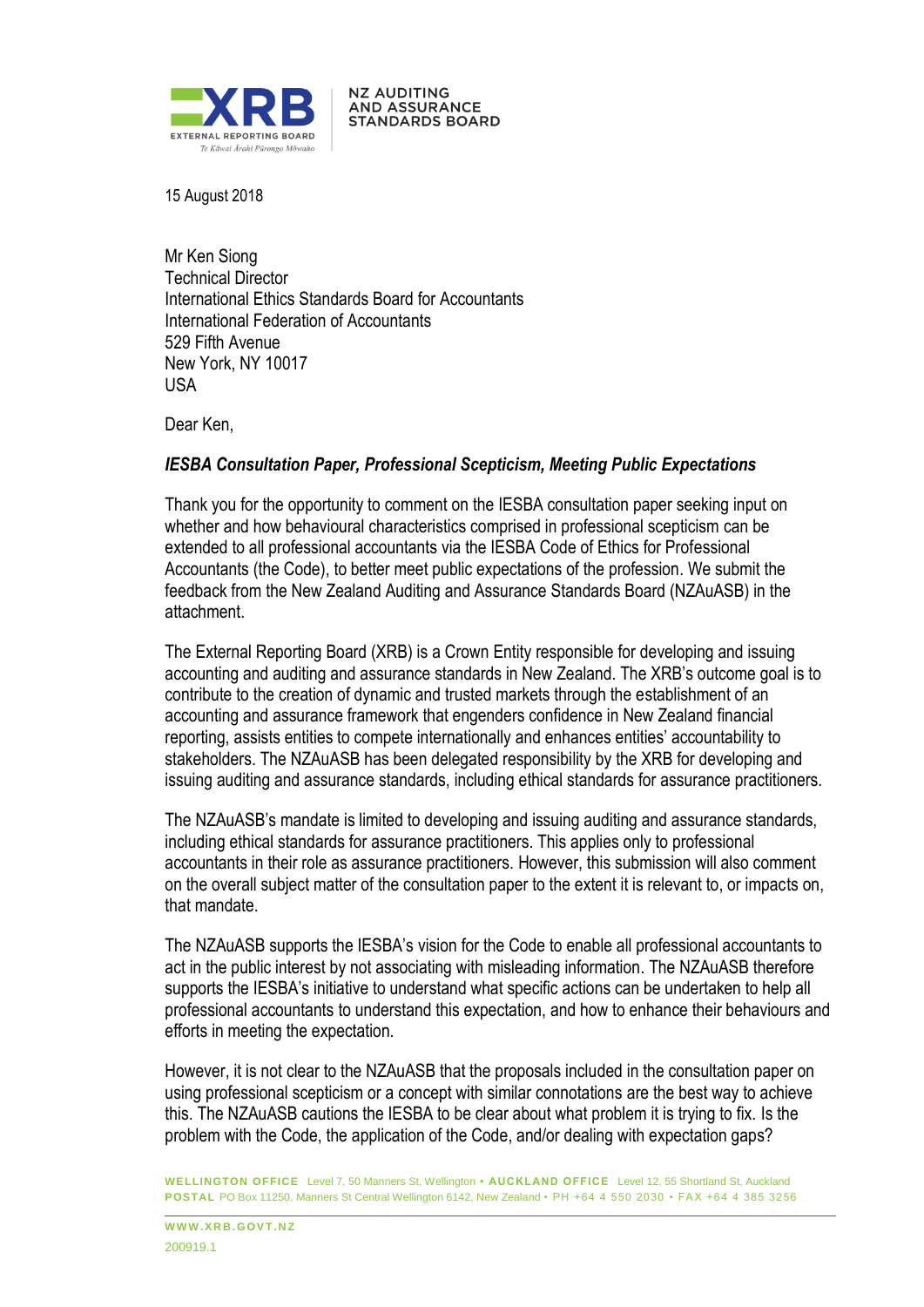The NZAuASB does not support "professional scepticism" being introduced into the Code as a "catch all" term for all professional accountants. Adopting this approach might dilute or otherwise adversely affect the understanding and application of professional scepticism in the context of audit and other assurance engagements, and therefore be detrimental to the public interest.

The NZAuASB believes that the Code's existing fundamental principles provide an appropriate foundation for the expected professional behaviour of all professional accountants. However, if the issue is with the application or understanding of the Code by professional accountants other than auditors, there may be a need to better emphasise the expected professional behaviour of those professional accountants in the Code, and to develop additional guidance material on how to apply the fundamental principles when performing various professional engagements. Guidance about threats (including biases, pressures and other impediments) is particularly important. Focusing on threats and how these threats should be considered from a public interest perspective is likely to be beneficial for all professional accountants.

The NZAuASB further strongly supports the option discussed at the recent roundtable in Melbourne of having an overarching statement of purpose for all professional accountants in the Code, for example, to emphasise professionalism, by acting in the public interest and complying with the fundamental principles. The NZAuASB acknowledges that it is difficult to define public interest, and there may be a need to provide additional guidance to professional accountants in business on how to balance between obligations to their employers and the need to act in the public interest.

If, despite the above, the IESBA decides to proceed with an approach with similar connotations to professional scepticism (to address the problem as defined), the NZAuASB favours a designation other than "professional scepticism" is used to describe it.

The NZAuASB agrees with the IESBA that the overall solution should also include working with the International Accounting Education Standards Board and professional bodies to provide the necessary education and awareness of the fundamental principles, and the expected behaviour of professional accountants in meeting those fundamental principles.

Should you have any queries concerning our submission please contact either myself at the address details provided below or Sylvia van Dyk (sylvia.vandyk@xrb.govt.nz).

Yours sincerely,

**Robert Buchanan**

**Chairman**

Email: robert@buchananlaw.co.nz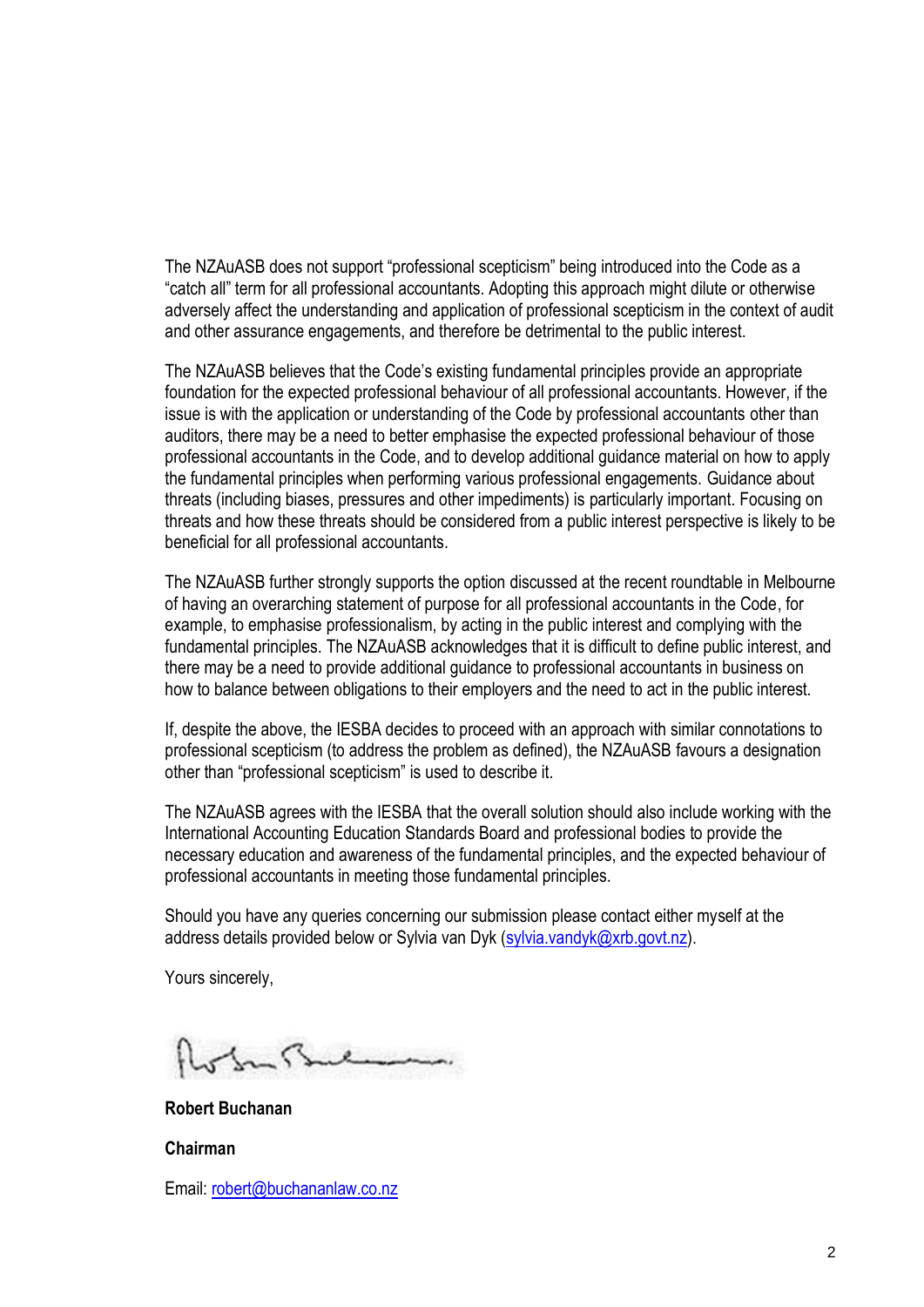# **Submission of the New Zealand Auditing and Assurance Standards Board**

### **IESBA Consultation Paper:** *Professional Scepticism, Meeting Public Expectations*

### **I Schedule of Responses to the IESBA's Specific Questions**

**Question 1:** Do you agree with the premise that a key factor affecting public trust in the profession is whether information with which a Professional Accountant is associated can be relied upon for its intended use?

## **Response**:

The NZAuASB supports the IESBA's focus on the public trust in the profession and how to enhance that trust. As a principle, all professional accountants must behave in a manner that enhances this trust. Any time a professional accountant fails to uphold this principle in doing their work, the public trust in the profession will suffer. The NZAuASB agrees that there is a perception held by some sections of the public that information with which a professional accountant is associated should be relied upon for its intended use.

However, the NZAuASB cautions that expectations of professional accountants need to be realistic and consistent with what can reasonably be expected from them based on the nature, scope and extent of the work they undertake. The NZAuASB considers another key factor affecting public trust in the profession may be attributed to an expectation gap, that is, the public not understanding the scope of the professional accountant's association with information, depending on the nature of the engagement undertaken. The NZAuASB therefore cautions the IESBA to be clear about what problem it is trying to fix. Is the problem with the Code, the application of the Code and/or an expectation gap?

**Question 2:** Do you agree with the summary of behavioral characteristics associated with public expectations of professional accountants? Are there behavioral characteristics that should be included or excluded from the summary?

## **Response:**

The NZAuASB agrees with the summary of behavioural characteristics noted. The NZAuASB notes that any meaningful application of the existing principles of Objectivity, Professional Competency and Due Care by professional accountants should reasonably be expected to result in a demonstration of the described behavioural characteristics. The summary of behavioural characteristics is already embedded in the existing Code. Making this more explicit may help with the application of the Code.

Para 111.2 of the Code already stipulates how professional accountants must behave when being associated with information.

Para 111.2 "A professional accountant should not knowingly be associated with reports, returns, communications or other information where the accountant believes that the information:

- a) Contains a materially false or misleading statement;
- b) Contains statements or information furnished recklessly; or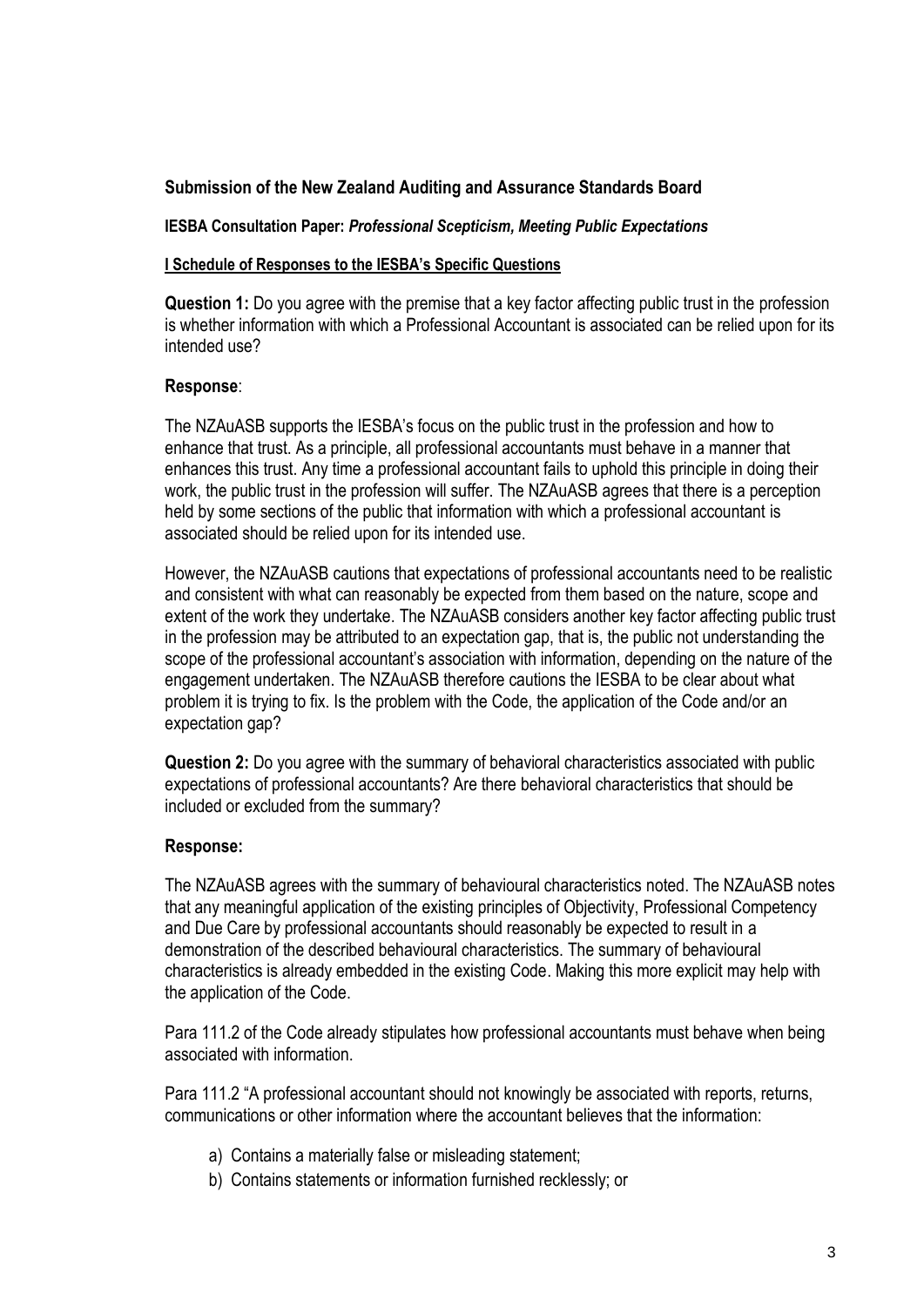c) Omits or obscures required information where such omission or obscurity would be misleading."

The Code, however, is silent on how much effort should be exercised by the professional accountant to form this belief. The described behavioural characteristics do not clarify the required level of effort to demonstrate them. Therefore, it is unclear whether including a summary of behavioural characteristics in the Code will improve professional accountants' adherence to the fundamental principles. However, it may be helpful for the Code to explain that not associating with misleading information involves considering whether the information is balanced, unbiased and fit for purpose.

**Question 3:** Do you agree that the mindset and behavioural characteristics described in paragraph 10 should be expected of all professional accountants? If not, why not?

## **Response**:

The NZAuASB agrees with the description in paragraph 10 that all professional accountants should approach professional activities with an impartial and diligent mindset; and apply that mindset together with relevant professional expertise to the evaluation of information with which they are associated.

As stated in the response to question 2, the NZAuASB believes that the proposed mindset and behavioural characteristics described in paragraph 10 are already implied in the Code's existing fundamental principles. This is consistent with the IESBA's acknowledgement in paragraph 16 of the consultation paper that the expected behaviour of all accountants may correlate to or be components of one or more of the Code's existing fundamental behaviours. The IESBA further states such an expectation not currently being met suggests either:

- (a) That the Code is not clear on this matter; or
- (b) That professional accountants do not properly understand the Code in this relation; or
- (c) Some combination of (a) and (b).

In addition to the expectation gap involving the public not understanding the roles and responsibilities of accountants, the NZAuASB believes expectations not being met may be significantly or partially due to factors other than the Code and how it is understood. For example, a professional environment can be plausibly believed to adversely impact on how ethical requirements are implemented where:

- (a) a professional accountant is not held accountable for decisions made; and/or
- (b) there are no or very limited adverse consequences for unethical behaviour in the presence of strong incentives (monetary or otherwise) or pressure to commit such behaviour.

The NZAuASB believes that it is important that the IESBA adopts an evidence-based approach to determine the extent to which the observed issues can be attributed to specific shortcomings of the Code. Otherwise, potential benefits from any form of improvement in the Code may never materialise to the expected extent, in turn fuelling the perception that the Code still requires further improvement.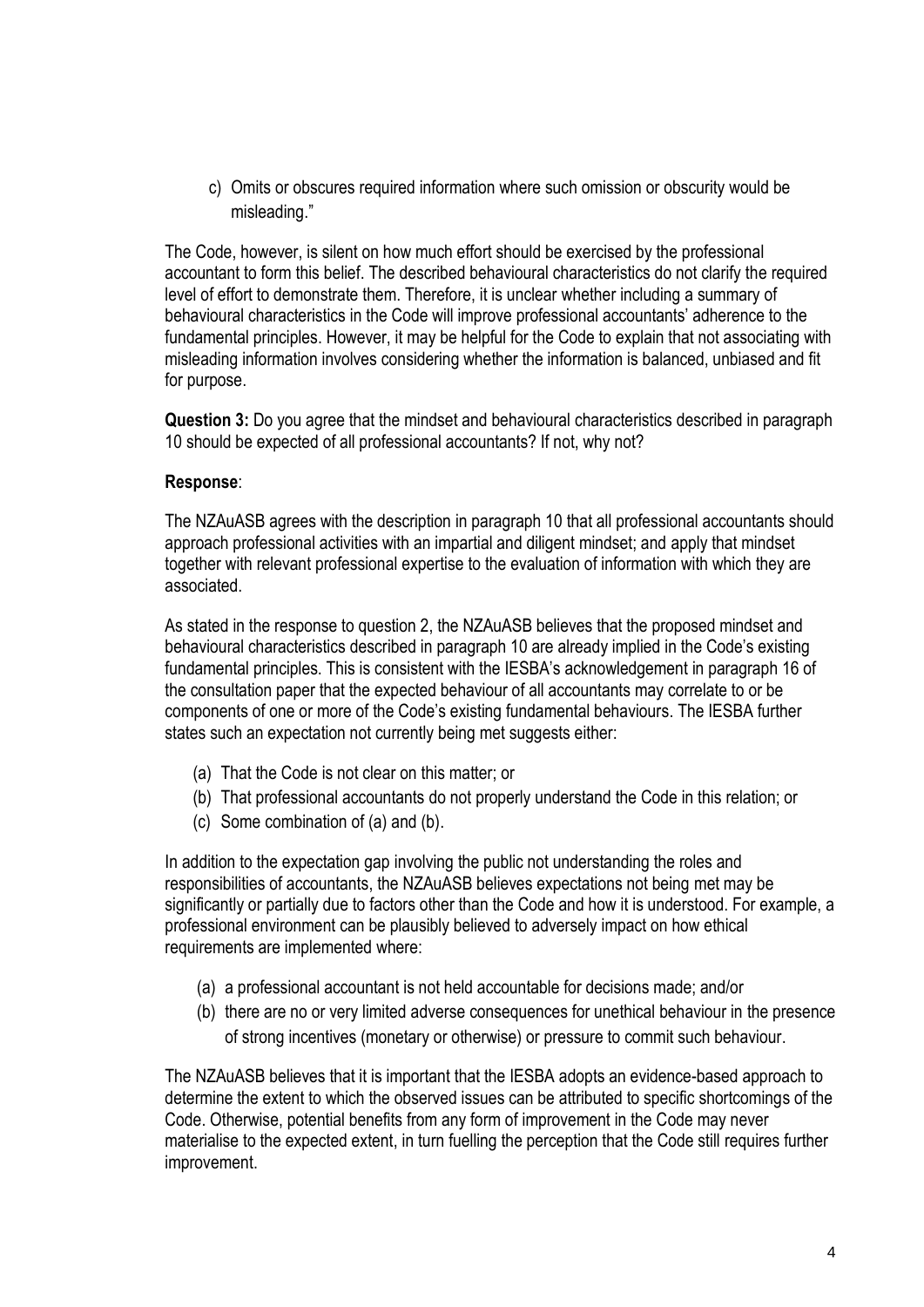**Question 4:** Do you believe the fundamental principles included in the existing Code and related application material are sufficient to support the behaviors associated with the application of appropriate professional skepticism?

### **Response**:

As noted in responses to questions 2 and 3 above, the Code already contains a clear expectation for professional accountants not to be associated with information they believe to be materially inaccurate or misleading. The NZAuASB recommends that the expectation could be further strengthened by emphasising in the Code the need for the professional accountant to consider whether the information is balanced and unbiased.

The NZAuASB believes that the Code's existing fundamental principles provide an appropriate foundation for the expected professional behaviour of all professional accountants. It is more likely that the issue is with the application or understanding of the Code. There may be a need to better emphasise the expected professional behaviour of professional accountants in the Code, and to develop additional guidance material on how to apply the fundamental principles when performing various types of professional engagements.

The NZAuASB further believes that the work effort required for a professional accountant to be reasonably comfortable that they have met the existing requirement in the Code for avoiding association with misleading information cannot be addressed in the Code for all the different types of engagements. Instead, this should be addressed by professional standards that set out how a particular professional service (or role) is to be conducted to meet the Code's requirements, and through education to enhance professional accountants' compliance with the ethical standards.

The IESBA should also consider the possibility that part of the described expectation gap may be due to inaccurate public understanding of what a professional accountant can be reasonably expected to do, and professional accountants not being sufficiently aware of the requirements in the Code.

Addressing this in the Code alone will not solve problems associated with unrealistic expectations and inadequate understanding of the Code.

**Question 5:** Do you believe professional skepticism, as defined in International Standards on Auditing, would be the appropriate term to use?

#### **Response**

l

The IAASB defines professional scepticism as "*an<sup>1</sup> attitude that includes a questioning mind, being alert to conditions that may indicate possible misstatement due to error or fraud, and a critical assessment of the evidence*".

The Oxford Dictionary defines scepticism as "an attitude of being sceptical" and "sceptical" as someone who is "not easily convinced" or "having doubts or reservations". This common definition of the word scepticism seems to overlap significantly with how professional scepticism is defined by the IAASB.

<sup>1</sup> ISA200, paragraph 13(l) Overall Objectives of the Independent Auditor and the Conduct of an Audit in Accordance with International Standards on Auditing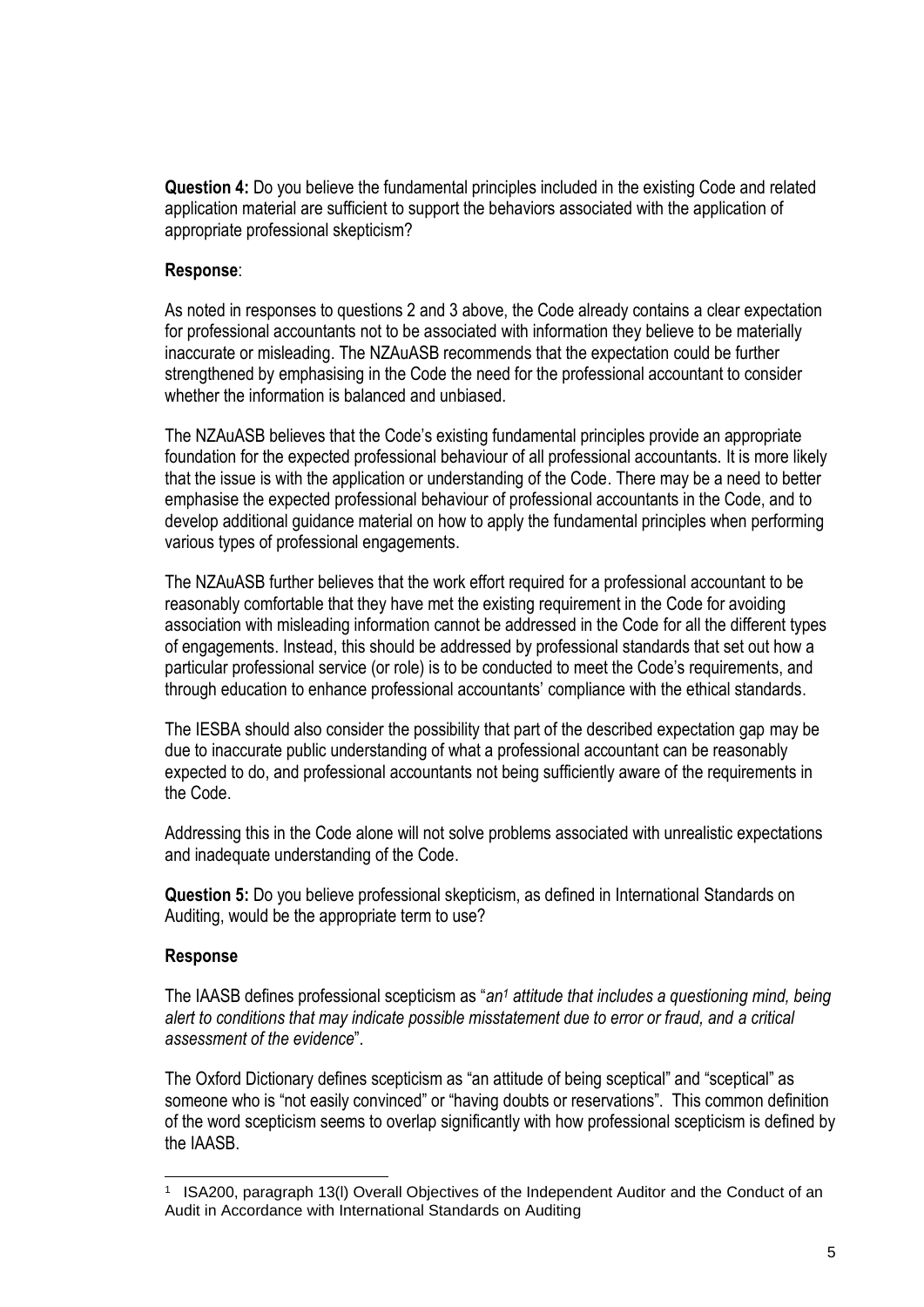Professional accountants in public practice undertaking engagements other than audit or other assurance engagements already apply the concept of scepticism in undertaking their engagements. But the NZAuASB does not believe that professional scepticism, as defined in the ISAs, would be the appropriate term to use to apply to all professional accountants. The Code should not use the term professional scepticism unless in relation to audit and other assurance engagements. The issue is how to extend the expectation of "scepticism" from a professional assurance role that primarily exists to bring trust and credibility to information (because the users cannot trust the preparer) to the wide variety of other roles undertaken by professional accountants.

The NZAuASB also considers that professional scepticism as defined by the IAASB (especially the emphasis placed on evidence) for the purpose of audit and other assurance engagements may be impractical to be applied by all professional accountants and for all types of professional engagements and may dilute or otherwise adversely affect the understanding and application of professional scepticism in the context for which it was designed. The NZAuASB further notes that professional scepticism has been, and continues to be, the focus of considerable attention in audit and assurance, where it has been the subject of significant emphasis, application guidance, and training.

# **Question 6:**

- (a) Do you believe that the code should retain/use the term "professional scepticism" but develop a new definition?
- (b) If so, do you support a definition along the lines set out in paragraph 19?
- (c) If you do not support a definition along the lines described, could you please provide an alternative definition.

## **Response:**

If a professional approach with similar connotations to professional scepticism is to be required by the Code, the NZAuASB suggests that a designation other than "professional scepticism" is used to describe it. The NZAuASB does not support using the term professional scepticism where the nature and expected level of work effort cannot reasonably be expected to meet the work effort associated with the application of professional scepticism as required by the ISAs. The NZAuASB further believes providing a second definition of professional scepticism would result in watering down of professional scepticism and undo years of education for auditors.

The NZAuASB does not disagree with the definition along the lines set out in paragraph 19, that is:

*"Approaching professional activities with an impartial and diligent mindset and applying this mindset and relevant professional expertise to the evaluation of information with which they are associated".*

However, the NZAuASB questions the need for a definition along the lines described. As mentioned in the response to question 4, the NZAuASB believes that the Code's existing fundamental principles provide an appropriate foundation for the expected professional behaviour of all professional accountants. It is more likely that the issue is with the application or understanding of the Code. It would be preferable to better emphasise the expected professional behaviour of professional accountants in the Code, for example the importance of considering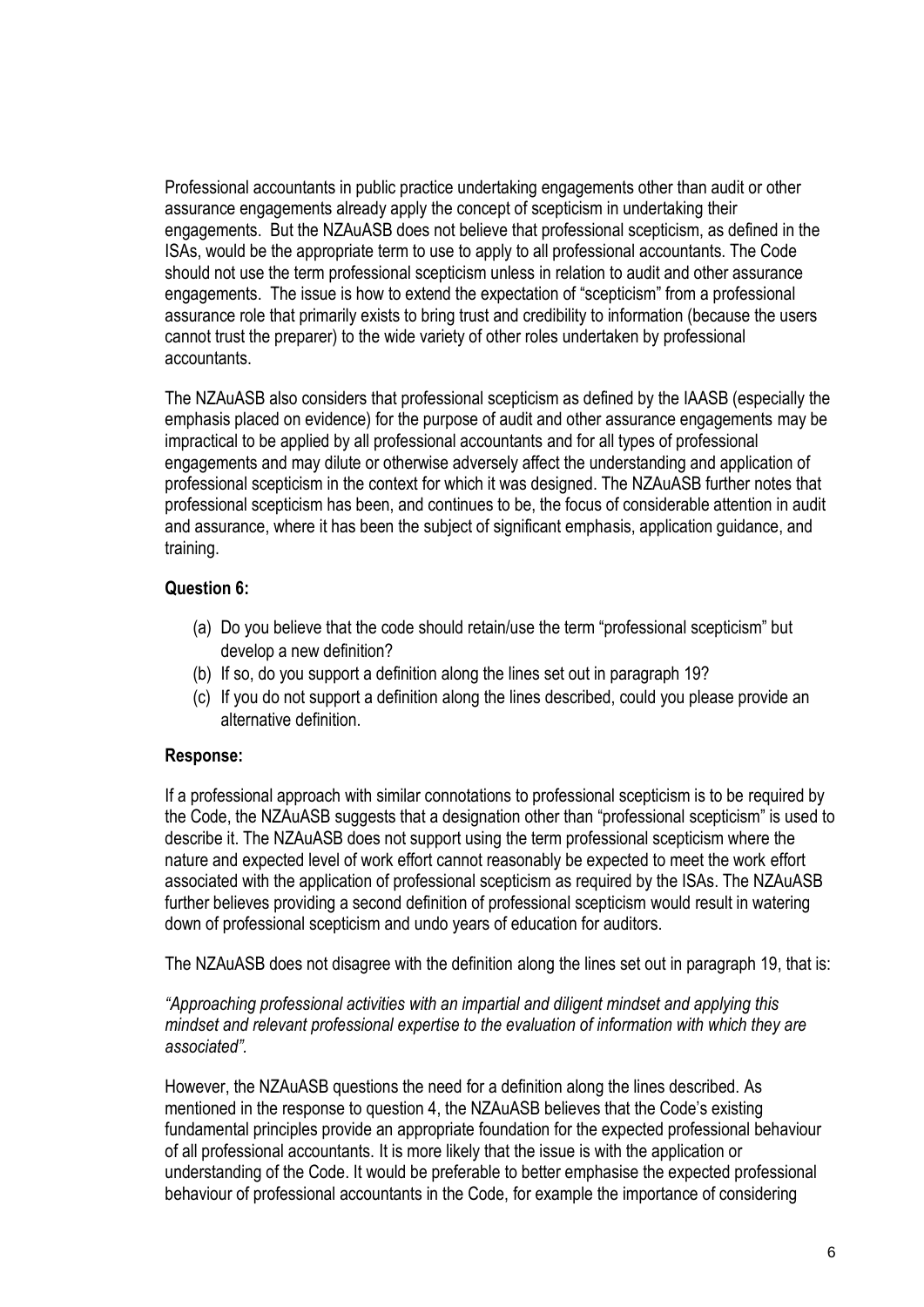whether the information is balanced and unbiased, and to consider developing additional guidance material on how to apply the fundamental principles when performing various professional engagements.

**Question 7**: Would you support an alternative term to 'professional skepticism' - such as 'critical thinking' or 'diligent mindset? If not, what other term(s), if any, would you suggest which focusses on the mindset to be applied by all Professional Accountants?

#### Response:

The NZAuASB will support an alternative term to professional scepticism should the IESBA decide to develop a new defined term. Another term to consider may be for professional accountants to have a ''cautious approach to professional work'', that is, to be careful to not be associated with misleading information and to consider whether the information is balanced and unbiased.

Caution requires an active state of mind, and an awareness of threats and the need to scan for threats (including the threat of bias in presenting information). This better resonates with the objectives of being careful not to be associated with misleading information and in selecting the best of the options based on available knowledge about the information.

**Question 8:** Should the IESBA develop additional material, whether in code or otherwise, to highlight the importance of exercising the behaviour and relevant professional skills as described? If yes, please suggest the type of application material that in your view would be the most meaningful to enhance the understanding of these behavioral characteristics and professional skills.

## **Response**:

The NZAuASB agrees that guidance is needed to explain how professional accountants can satisfy themselves that they have met the key requirement of avoiding association with misleading information. The NZAuASB believes that educating professional accountants, especially professional accountants in business, plays a crucial role in enhancing how the Code's existing fundamental principles are implemented.

The NZAuASB supports providing more application guidance on how to apply the fundamental principles, in the public interest, when performing professional services, specifically focussing on guidance for some common roles undertaken by professional accountants in business, and also for consultation and tax engagements. The guidance should address the role of bias, pressure and other impediments applicable to the various roles.

The NZAuASB has also reflected on, and supports the option discussed at the recent roundtable in Melbourne of having an overarching statement of purpose for all professional accountants in the Code, for example, to emphasise professionalism, acting in the public interest and complying with the fundamental principles. However, that approach may also require additional guidance to professional accountants in business on how to balance between obligations to their employers and the need to act in the public interest.